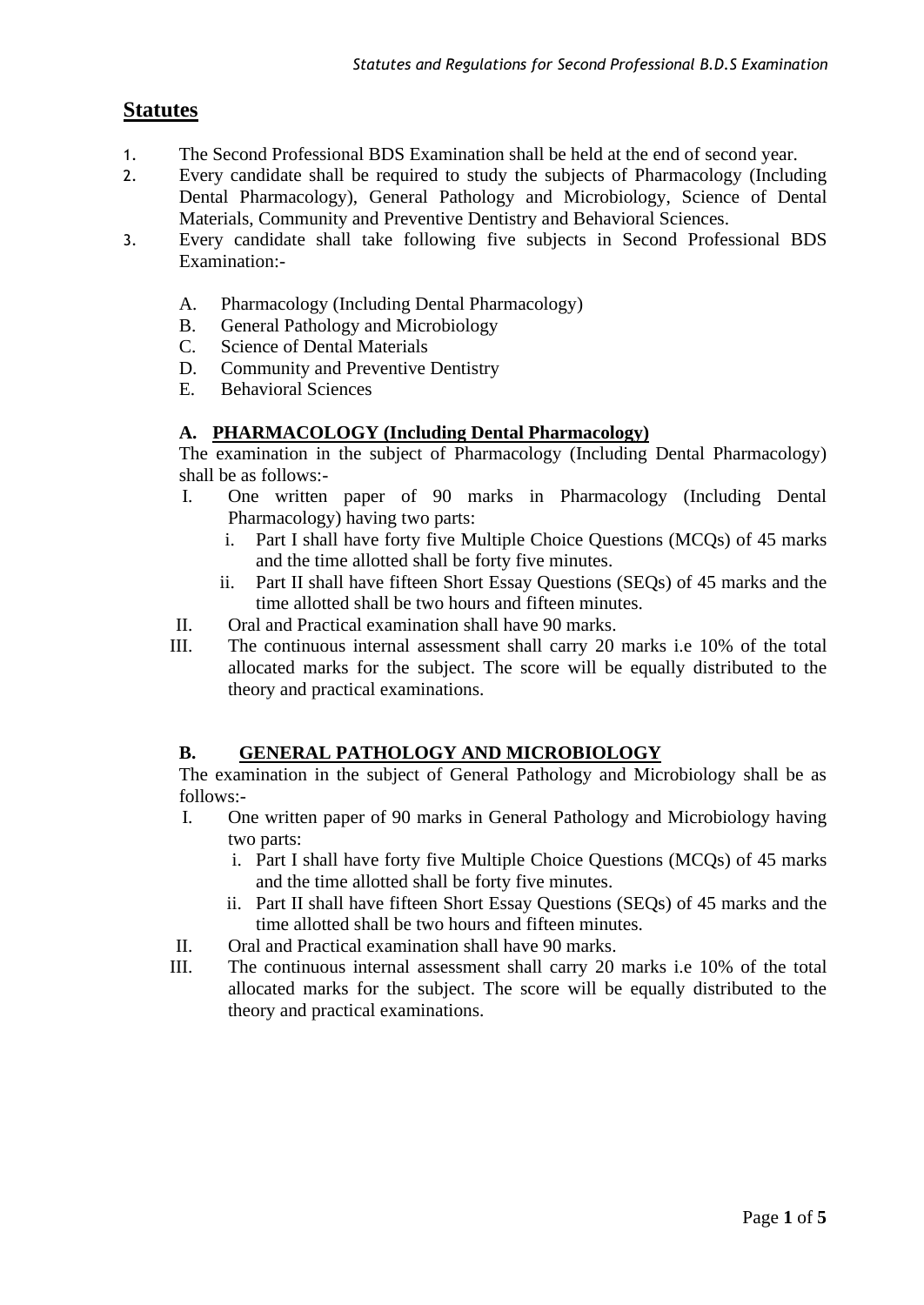## **C. SCIENCE OF DENTAL MATERIALS**

The examination in the subject of Science of Dental Materials shall be as follows:-

- I. One written paper of 90 marks in Science of Dental Materials having two parts:
	- i. Part I shall have forty five Multiple Choice Questions (MCQs) of 45 marks and the time allotted shall be forty five minutes.
	- ii. Part II shall have fifteen Short Essay Questions (SEQs) of 45 marks and the time allotted shall be two hours and fifteen minutes.
- II. Oral and Practical examination shall have 90 marks.
- III. The continuous internal assessment shall carry 20 marks i.e 10% of the total allocated marks for the subject. The score will be equally distributed to the theory and practical examinations.

## **D. COMMUNITY AND PREVENTIVE DENTISTRY**

The examination in Community and Preventive Dentistry shall be as follows:-

- I. One written paper of 90 marks in Community and Preventive Dentistry having two parts:
	- i. Part I shall have forty five Multiple Choice Questions (MCQs) of 45 marks and the time allotted shall be forty five minutes.
	- ii. Part II shall have fifteen Short Essay Questions (SEQs) of 45 marks and time allotted shall be two hours and fifteen minutes.
- II. Oral and Practical examination shall have 90 marks.
- III. The continuous internal assessment shall carry 20 marks i.e 10% of the total allocated marks for the subject. The score will be equally distributed to the theory and practical examinations.

## **E. BEHAVIOURAL SCIENCES**

The examination in the subject of Behavioural Sciences shall be as follows:

- I. One written paper of 90 marks in Bahavioural Sciences having two parts.
	- i. Part I shall have 45 Multiple Choice Questions (MCQs) of 45 marks and the time allotted shall be forty five minutes.
	- ii. Part II shall have 5 Short Essay Questions (SEQs) of 45 marks and the time allotted shall be two hours.
- II. Oral and Practical examination shall have 90 marks.
- III. The continuous internal assessment shall carry 20 marks i.e 10% of the total allocated marks for the subject. The score will be equally distributed to the theory and practical examinations.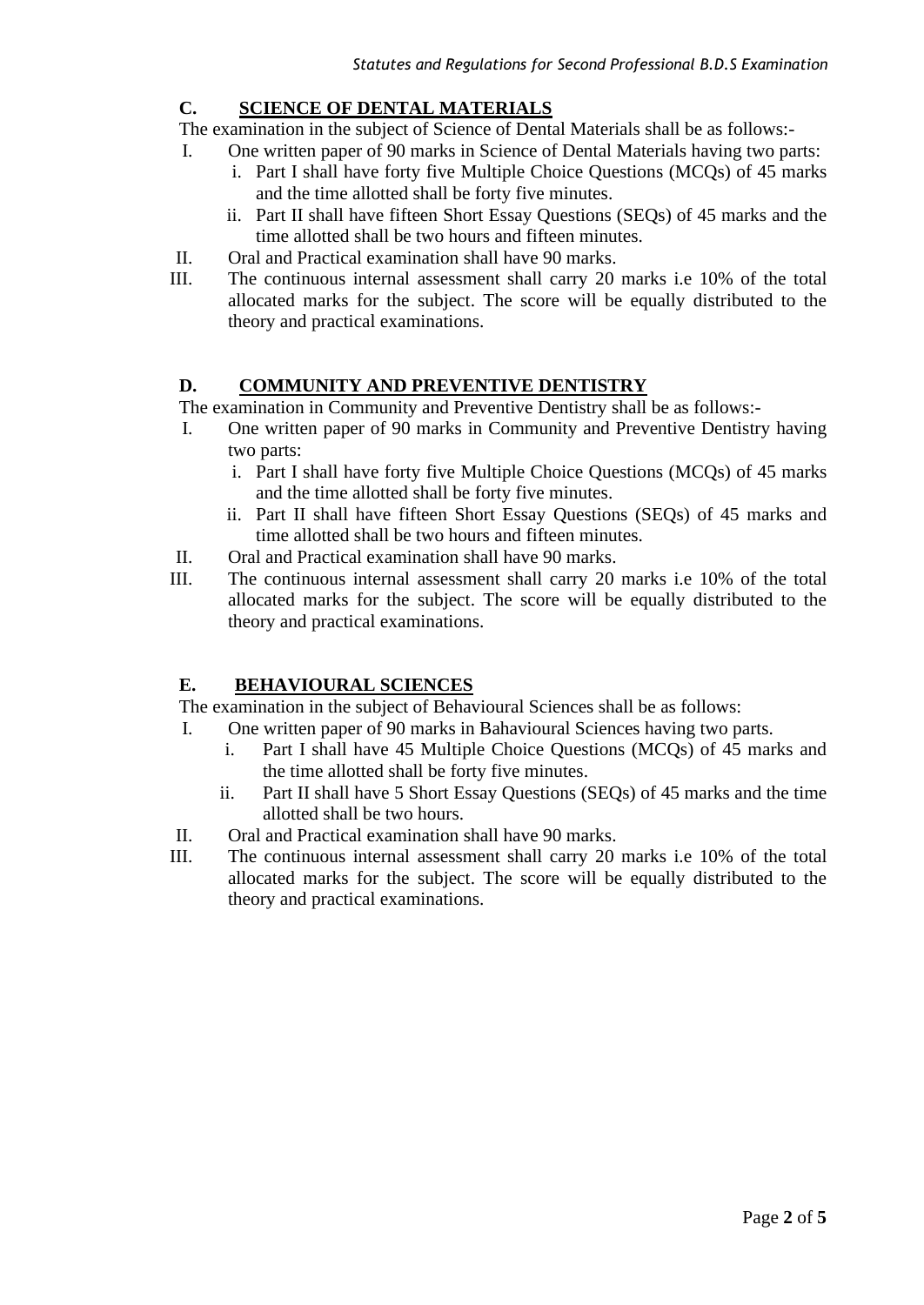4. The marks distribution in each subject is given in Table 1:

| <b>Subject</b>                                         | <b>Theory</b> |              | <b>Practical</b>          |          | <b>Total</b> |
|--------------------------------------------------------|---------------|--------------|---------------------------|----------|--------------|
| Pharmacology<br>(including)<br>Dental<br>Pharmacology) | Part I MCQ    | 45 Marks     | Oral and Practical        | 90 Marks |              |
|                                                        | Part II SEQ   | 45 Marks     | Internal assessment       | 10 Marks |              |
|                                                        | Internal      |              |                           |          | 200          |
|                                                        | Assessment    | 10 Marks     |                           |          |              |
|                                                        |               | 100          |                           | 100      |              |
|                                                        | Part I MCQ    | 45 Marks     | <b>Oral and Practical</b> | 90 Marks |              |
| General                                                | Part II SEQ   | 45 Marks     | Internal assessment       | 10 Marks |              |
| Pathology and                                          | Internal      |              |                           |          | 200          |
| Microbiology                                           | Assessment    | 10 Marks     |                           |          |              |
|                                                        |               | 100          |                           | 100      |              |
| Science of                                             | Part I MCQ    | 45 Marks     | <b>Oral and Practical</b> | 90 Marks |              |
|                                                        | Part II SEQ   | 45 Marks     | Internal assessment       | 10 Marks |              |
| Dental                                                 | Internal      |              |                           |          | 200          |
| Materials                                              | Assessment    | 10 Marks     |                           |          |              |
|                                                        |               | 100          |                           | 100      |              |
| Community                                              | Part I MCQ    | 45 Marks     | <b>Oral and Practical</b> | 90 Marks |              |
|                                                        | Part II SEQ   | 45 Marks     | Internal assessment       | 10 Marks |              |
| and Preventive                                         | Internal      |              |                           |          | 200          |
| Dentistry                                              | Assessment    | 10 Marks     |                           |          |              |
|                                                        |               | 100          |                           | 100      |              |
| <b>Behavioral</b><br>Sciences                          | Part I MCQ    | 45 Marks     | Oral and Practical        | 90 Marks |              |
|                                                        | Part II SEQ   | 45 Marks     | Internal assessment       | 10 Marks |              |
|                                                        | Internal      |              |                           |          | 200          |
|                                                        | Assessment    | 10 Marks     |                           |          |              |
|                                                        |               | 100          |                           | 100      |              |
|                                                        |               | <b>Total</b> |                           |          | 1000 Marks   |

#### **Table 1**

- 5. The medium of Examination shall be English.
- 6. No grace marks should be allowed in any examination or practical under any guise or name.

# **Regulations**

- 1. This examination shall be open to any student who:
	- a. has been enrolled/registered and completed one academic year preceding the second professional examination in a constituent/affiliated College of the University.
	- b. has passed the First Professional BDS Examination from University of Health Sciences or an examination from any other recognised University considered equivalent for the purpose by the Academic Council, not less than one academic year previously.
	- c. has his/her name submitted to the Controller of Examinations, for the purpose of examination, by the Principal of the College in which he / she is enrolled.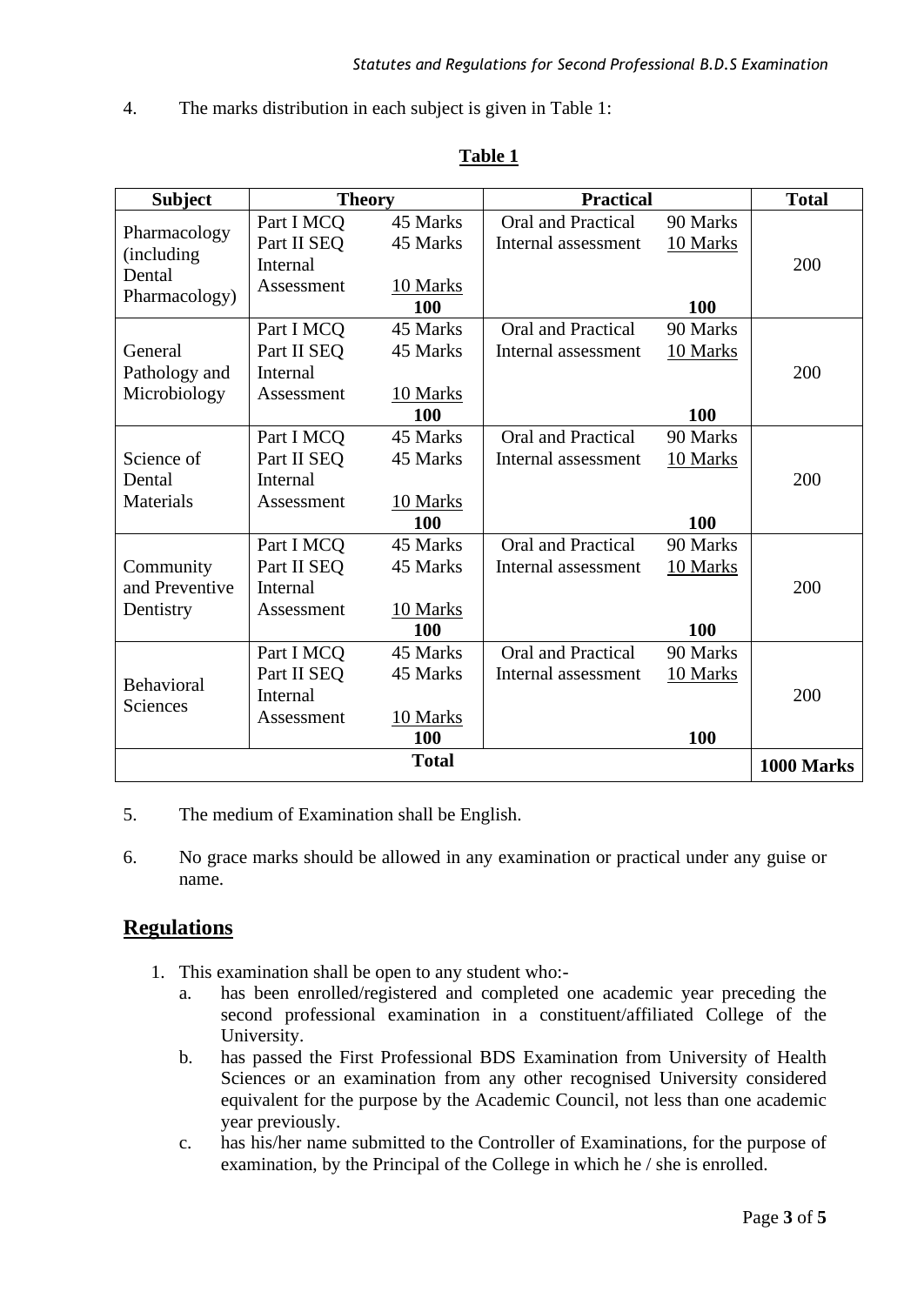- d. has his/her marks of internal assessment in all the subjects sent to the Controller of Examinations by the Principal of the College alongwith the admission forms.
- e. produces the following certificates duly verified by the Principal of his / her College:
	- (i) of good character;
	- (ii) of having attended not less than three-fourth (75%) of the full course of lectures delivered and practical conducted in each of the subjects of the Examination.

The Chairman of the College Academic Council / Principal of the College may condone for valid reasons deficiency up to 5% of lectures in written papers and 5% in practical. Candidates falling short of lectures or practical shall not be admitted to the examination but may be permitted to appear at the next examination if they attend 75% of the lectures delivered and practicals conducted up to the commencement of the next examination by remaining on the rolls of a College as regular student.

- f. The detainee students shall complete all the academic requirements including attendance in the year of detention like promoted students enrolled in the class.
- 2. The minimum number of marks required to pass this examination for each subject shall be fifty percent (50%) in written and fifty percent (50%) in the oral  $\&$  practical examination and fifty percent (50%) in aggregate, independently and concomitantly at one and the same time.
- 3. Candidates who secure eighty five percent (85%) or above marks in any subject shall be declared to have passed "with distinction" in that subject and no candidate who does not pass in all the subjects of the Second Professional BDS Examination as a whole at one and the same time shall be declared to have passed "with distinction" in any subject.
- 4. A candidate failing in one or more subject of the annual examination shall be provisionally allowed to join third professional class till the commencement of supplementary examinations. The candidate, however, shall have to pass the failed subjects in this supplementary examination failing which he / she shall be detained in the second professional. Under no circumstances, a candidate shall be promoted to the third professional class till he / she has previously passed all the subjects in the Second Professional BDS Examination.

If a student appears in the Supplementary Examination for the first time as he/she did not appear in the annual examination and failed in any subject in the Supplementary Examination, he/she will be detained in the same class and will not be promoted to the next class.

- 5. Every candidate shall forward his / her application for admission to the examination to the Controller of Examination, through the Principal of the College at least four weeks before the commencement of the examination accompanied by the prescribed fee.
- 6. Awards of internal assessment in all the subjects of all the candidates shall be submitted to the Controller of Examinations along with Admission Forms for the annual examination. Internal assessment received after commencement of the